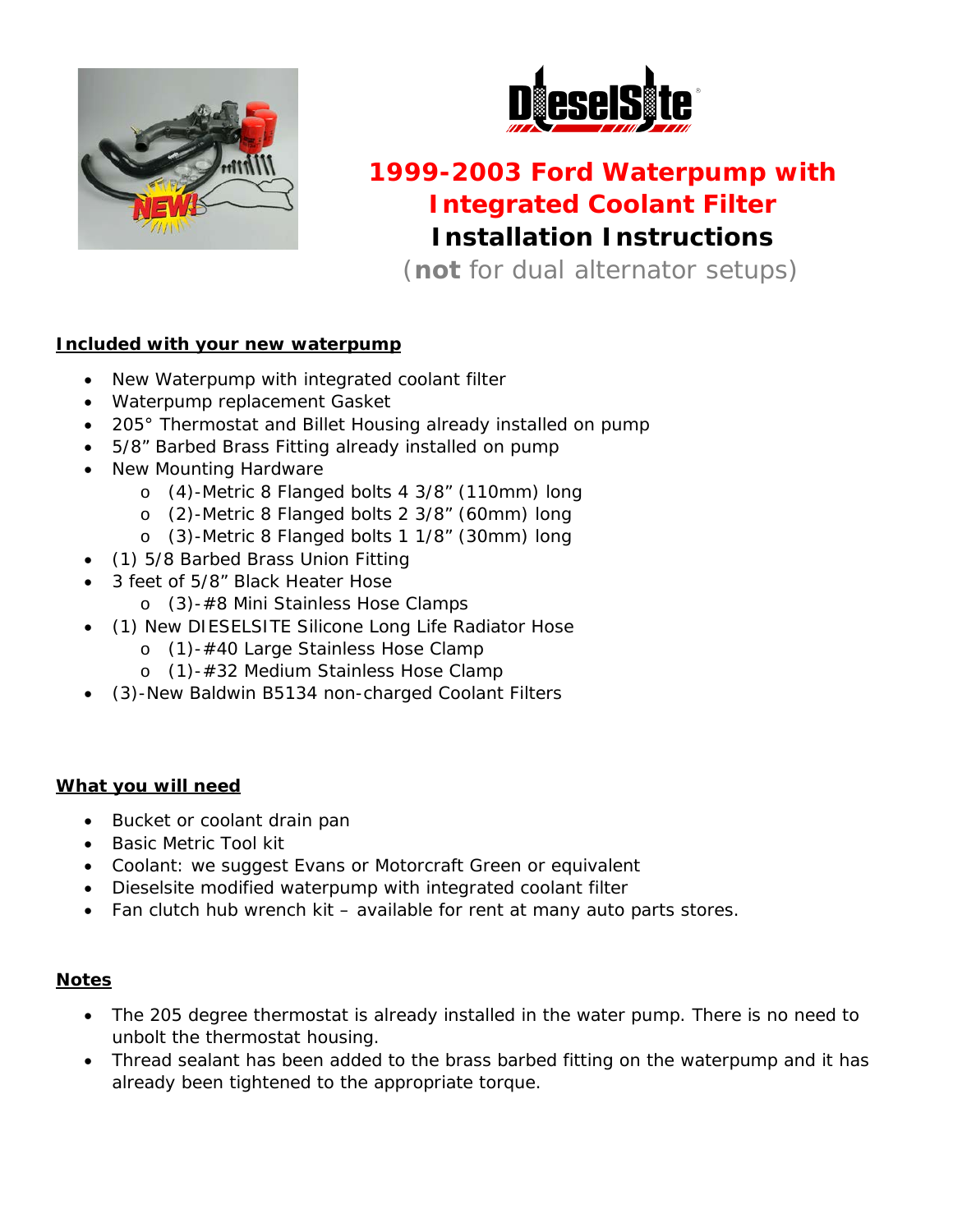## **Installation**

- 1. You may want to disconnect the negative battery cable for each battery before starting.
- 2. Drain the cooling system into a bucket by opening the valve located on bottom of the radiator.
- 3. Disconnect the upper and lower hoses from the radiator using a hose clamp tool or large channellock and disconnect the heater hose. Disconnect the heater hose from the top of the waterpump.
- 4. Unbolt the fan shroud from the radiator
- 5. Remove the Fan and Fan Clutch. You will need the fan clutch wrench for this job. Be mindful of the radiator as you do not want to damage it by accidentally bumping into it.
- 6. Remove the fan belt by applying leverage on the tensioner pulley. To do this, simply take a 1/2 drive breaker bar (no socket attached), stick it in the square hole, and pull the ratchet towards the passenger side of the truck to apply pressure to loosen the tension on the belt. If you do not have the original diagram on the radiator showing the routing of your belt here are schematic to use.



- 7. Remove the 9 bolts on the waterpump and then remove the water pump from the engine block. Discard all original waterpump mounting bolts. You will be installing new bolts that are included in your kit.
- 8. Clean the pockets inside the front cover behind the waterpump and all mounting surfaces.
- 9. Once the engine block mounting area is clean, you are ready to install the new pump. The new pump will have new mounting bolts and new bolt lengths. Install the new black gasket provided with the new waterpump by pushing it into the gasket groove on the backside of the new waterpump. No silicon is needed. Once the gasket is in place, bolt the new pump to the engine block using the new bolts. *(Please see the new Bolt Pattern Schematic located in these instructions below.)* Torque all bolts to approximately 15-20 ft-pounds.
- 10.Reinstall the bottom radiator hose onto the new water pump with the new hose provided and tighten using the larger #40 hose clamp on the water pump side. Use the medium #32 clamp on the radiator.
- 11. Using the 3 feet of coolant hose supplied with your new water pump, attach the new hose to the brass barb fitting on the water pump using a #8 mini stainless hose clamp.